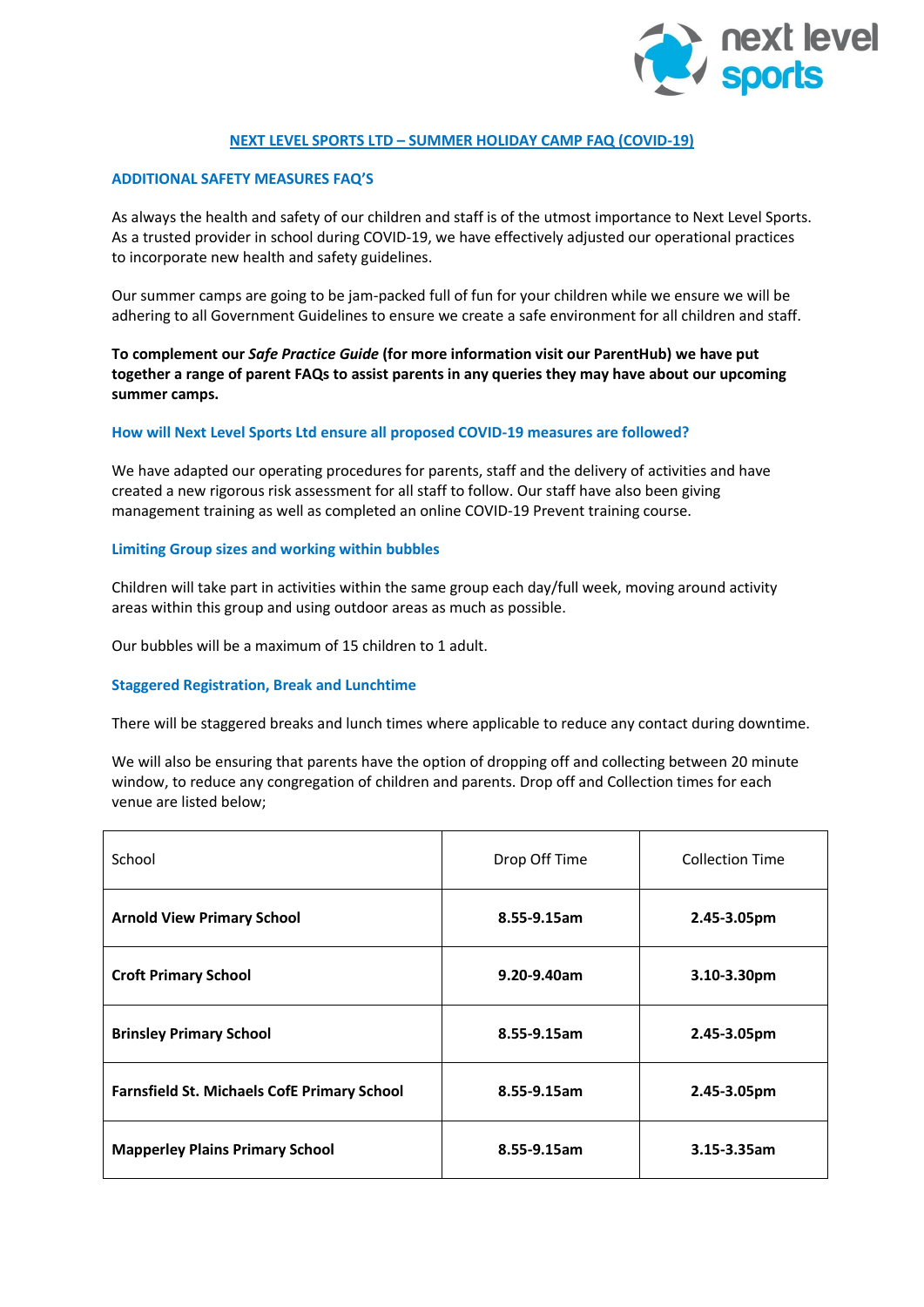| <b>Hawthorne Primary School</b> | 8.55-9.15am | 2.45-3.05pm |
|---------------------------------|-------------|-------------|
|---------------------------------|-------------|-------------|

## **Clear signage**

We will have posters and signs(in some schools floor markings) in place throughout venues for directions and registration classrooms, also for parents/carers to be reminded of the guidance measures and protocols, these include reminders to wash hands, clean resources, follow the government track and trace system and adhere to social distancing.

## **Flexible bookings**

We ensoruage parents to place full week bookings (5 days), this helps with our bubble organization. We do offer alternative flexible booking days to.

## **Registration and Collection**

Children to be dropped off and collected by 1 parent only. Parent to stand in the playground and children enter classroom on their own, with the coach waiting in the entrance area and the same when collecting, the coach will send the children out 1 by 1 when the parent is waiting in a socially distanced area.

All children will be registered electronically by a coach.

## **Enhanced hygiene measures**

For both children and staff, there will be increased cleaning measures put in place throughout the day for areas & equipment. Regular cleaning of the equipment and resources will ensure all equipment provided will always be ready and available to the children.

### **Staff training**

All our staff will have completed a Prevent COVID-19 online training course demonstrating a typical day under the new measures.

All staff have had in-house training around the management of COVID, operations and activities.

### **Activities**

We have adapted our themes, games and activities to increase distancing as much as possible but also ensuring children can still have as much fun. Children will remain in their bubbles for all activities.

### **How will the activities change due to COVID-19 safety measures?**

Next Level Sports will be following the government and Sport England guidelines around which indoor and outdoor sports we can deliver. All activities will adhere to social distancing and cleaning guidelines. Children will also wash hands before and after each activity at our designated wash stations.

### **How will the drop off and collection work?**

To ensure the pickup and drop off procedure runs smoothly – a waiting system with families adhering to the latest government social distancing guidelines will be in place at the sign in/sign out area. In order to contain this as much as possible – Next Level Sports will be offering a flexible drop off and collection time arrangements, as stated above.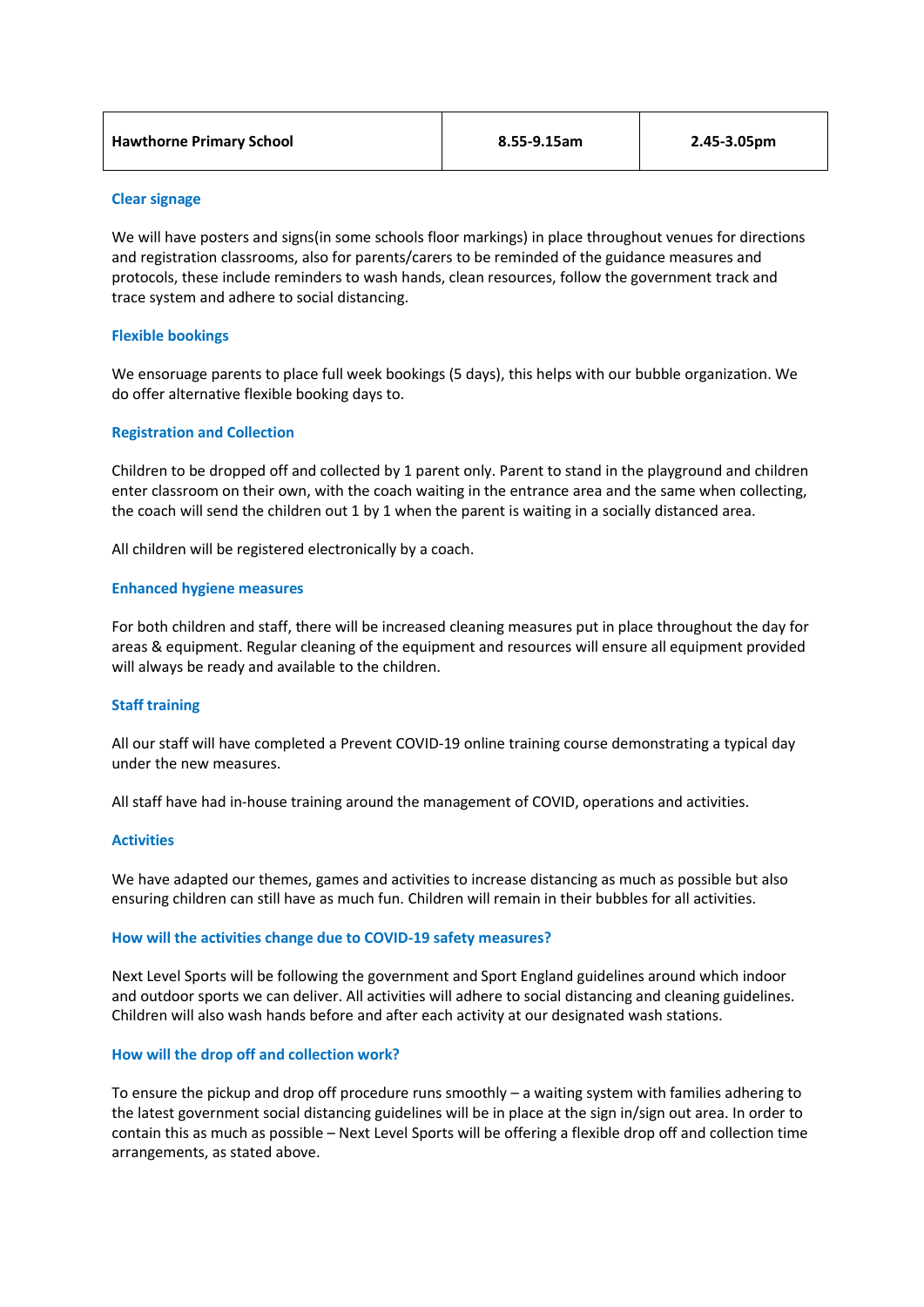### **How will you work within Bubbles?**

Children will take part in activities within the same group each day/full week, moving around activity areas within this group and using outdoor areas as much as possible.

## **How do you allocate the bubbles? Can my child be with their friends bubble?**

Our bubble allocations to an active day will be implemented with the following approach to maximize safety and ensure the enjoyment for all children is maintained:

Settings/Sites whereby the capacity is 15 children there will be 1 bubble

Whereby the requirement/demand is more than 15 children we will allocate 2 or more bubbles using a mixture of the following;

- Children requests to be with friends (where appropriate and possible)
- Age grouping if appropriate (key stage 1 and key stage 2) to ensure all activities are suitable for the age groups.

Note: Camp Leaders will complete the bubbles at the start of the week from the registers.

### **How will the social distancing rule actually be enforced?**

We have equipped our staff with a wide range of techniques to help positively remind children throughout the sessions to respect the latest social distancing guidelines and their personal bubbles. Further to this, each activity camp site will contain a host of visual reminders such as posters and coned distances to reinforce the restrictions. Additionally, all games have been adapted with staff trained in the new measures to ensure all children and the staff members adhere to the latest distancing rules.

Also where possible, activities will take place outdoors.

### **What to do if my child feels unwell before attending the camp?**

If your child or anybody from the household is showing symptoms of COVID-19 [\(www.nhs.uk/conditions/coronavirus-covid-19/symptoms\)](http://www.nhs.uk/conditions/coronavirus-covid-19/symptoms) then please do NOT attend the sports camp get tested and follow the self-isolation guidelines.

# **What happens if a case of COVID-19 – whether it's a child or family member has attended or is attending the Activity Camp?**

If a child is suspected to be ill and is awaiting collection, our staff members will find a suitable room where they can be isolated away from the other children taking part in the sessions. Depending on the age of the child the correct adult supervision will be maintained by our staff at all times.

If children need to go to the bathroom while waiting to be collected, they will be escorted to a different bathroom that is being used by the other children where possible. The bathroom and classroom used will then be cleaned and disinfected using standard cleaning products before being used by anyone else.

Where the child, young person or staff member tests positive, the rest of their group will be sent home and advised to self-isolate for 7 days. (1. Department for Education 2020 – Coronavirus COVID-19: implementing protective measures in education and childcare settings).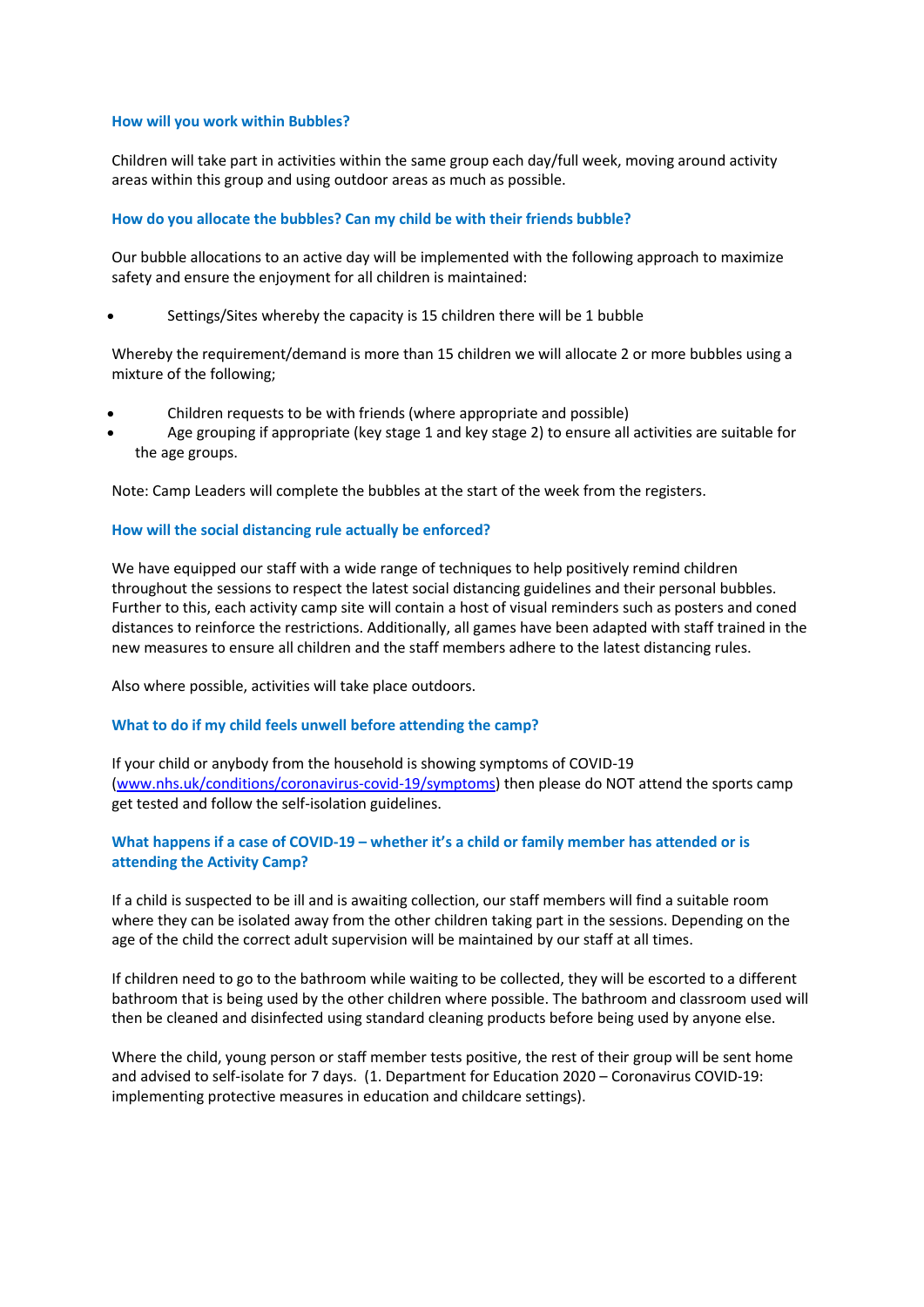#### **Why can't I book ad hoc days?**

Due to current restrictions, additional cleaning requirements of the facilities and to retain the small groups of children within the guidance requirements (bubbles), we cannot take ad hoc summer Holiday.

Bookings must be placed at least 24 hours prior to the camp starting through our online booking system.

#### **What can my child bring to camp?**

We encourage children to attend camp with the minimum possible belongings, all hard belongings are encourages to be cleaned before and after attending camp by the parent/carer. These include;

-Come wearing suitable clothing for sporting activities

-Lunch in a secure lunch box, lunch boxes will be cleaned

-Water bottle, these can be refilled at our water stations, these will be cleaned on arrival by a coach.

-Coat- if bad weather is forecast as we will still try and go outside as much as possible

-If hot weather is forecast, children are encouraged to have sun cream applied before attending. If they bring sun cream along this must be provided in a sealed bag. Sun cream cannot be shared. If a child needs help applying sun cream, then a coach will where a disposable glove to apply, which will be binned after use.

-If hot weather is forecast, children are advised to bring a hat

-Children are not permitted to bring their own equipment. If they provide their own scooters, these are to be left outdoors, along with their helmet. These will be cleaned on arrival by a member of staff.

-Medical equipment (inhalers/epipens etc) must be handed over to the coach during registration. These must be placed in a sealable bag or container and will be cleaned by the coach on arrival.

#### **How to travel to camp?**

Parents and children are encouraged to walk or cycle to camp.

Parents and children are not advised to travel to camp via public transport.

#### **How do I pay if Ive opted to pay for the camp by cash?**

If you have opted to pay via cash, please ensure the correct amount of monies is placed in a sealed envelope and handed in during registration.

#### **How will Next Level Sports administer first aid?**

Under the latest guidelines, our members of staff are not permitted to wear PPE whilst administering first aid on a child. PPE will only be worn if administering first aid on a child with suspected COVID-19 symptoms. All PPE will be provided by next level sports and discarded appropriately if worn.

For further government guidelines to parents/carers please visit: [https://www.gov.uk/government/publications/guidance-for-parents-and-carers-of-children](https://www.gov.uk/government/publications/guidance-for-parents-and-carers-of-children-attending-out-of-school-settings-during-the-coronavirus-covid-19-outbreak/guidance-for-parents-and-carers-of-children-attending-out-of-school-settings-during-the-coronavirus-covid-19-outbreak?fbclid=IwAR1JJv6VX-ThVYA6b_Hhke2m8YazGq5ajjWhm2CKzTighktsnlG13t82hZ8)[attending-out-of-school-settings-during-the-coronavirus-covid-19-outbreak/guidance-for-parents-](https://www.gov.uk/government/publications/guidance-for-parents-and-carers-of-children-attending-out-of-school-settings-during-the-coronavirus-covid-19-outbreak/guidance-for-parents-and-carers-of-children-attending-out-of-school-settings-during-the-coronavirus-covid-19-outbreak?fbclid=IwAR1JJv6VX-ThVYA6b_Hhke2m8YazGq5ajjWhm2CKzTighktsnlG13t82hZ8)